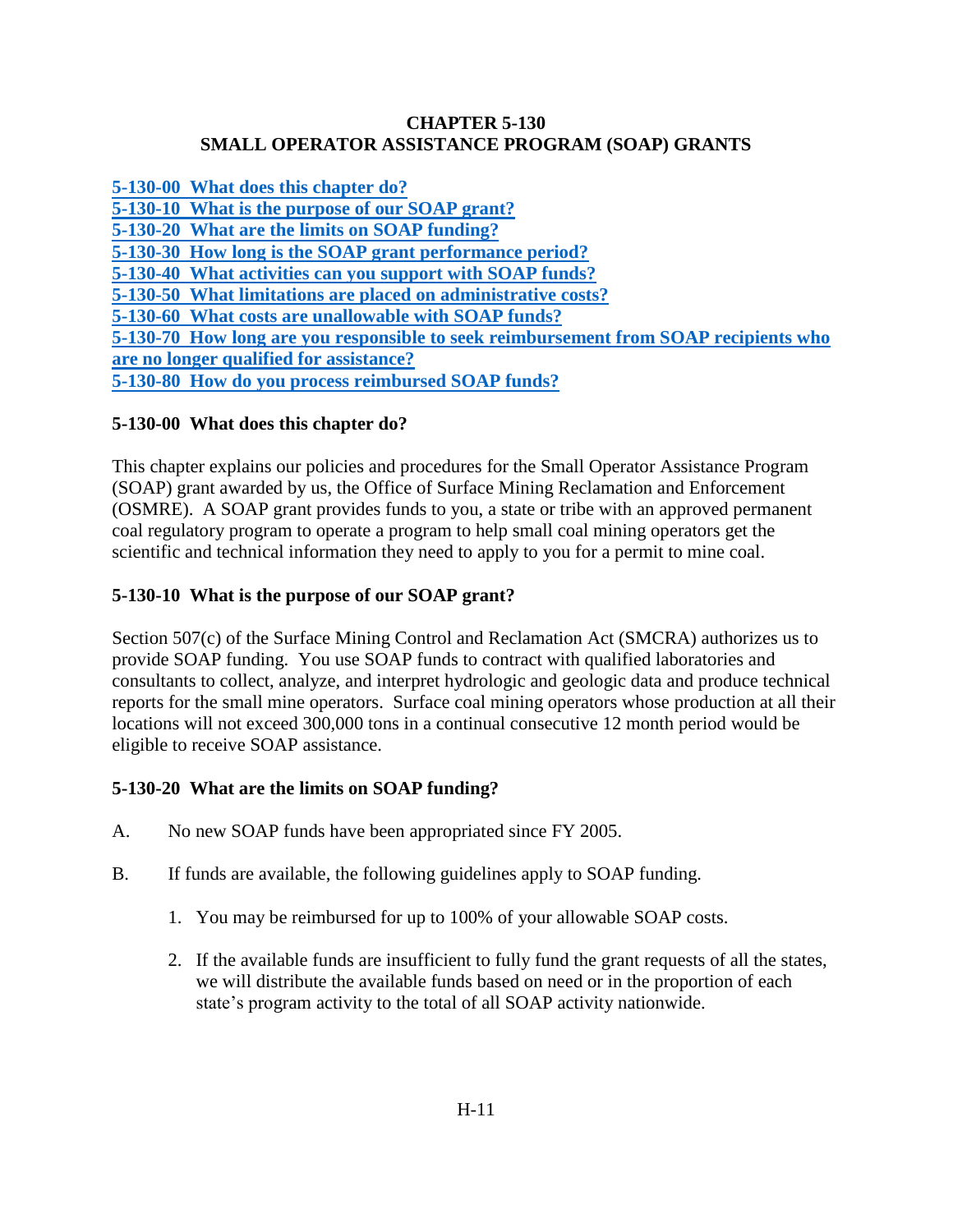3. If you do not receive sufficient funds to support all the mine operator requests, you must develop and use a formula to allocate the reduced funds among operators as required by [30 CFR 795.11\(b\).](http://www.ecfr.gov/cgi-bin/text-idx?SID=3bd3b173eeb54685d68c235a8396c7b0&node=pt30.3.795&rgn=div5#se30.3.795_111)

### <span id="page-1-0"></span>**5-130-30 How long is the SOAP grant performance period?**

- A. SOAP operational grants have a three-year performance period. We selected the threeyear period to allow you to start and complete projects within the same grant.
- B. You should not obligate a new project into a grant that does not have sufficient time remaining to complete the project.
- C. We will not normally extend the three-year grant performance period.

## <span id="page-1-1"></span>**5-130-40 What activities can you support with SOAP funds?**

- A. Costs must be allowable under Office of Management and Budget (OMB) regulations in the *Uniform Administrative Requirements, Cost Principles, and Audit Requirements for Federal Awards*.at [2 CFR Part 200.](http://www.ecfr.gov/cgi-bin/text-idx?SID=3bd3b173eeb54685d68c235a8396c7b0&node=pt2.1.200&rgn=div5)
- B. Only some of the services necessary to meet permit requirements are allowable as SOAP costs.
- C. The following services may be allowable if the state regulatory authority (RA) requires them in order to apply for a permit.
	- 1. Determination of the Probable Hydrologic Consequences (PHC) of the proposed operation upon the quality and quantity of surface and ground water under seasonal flow conditions for the proposed permit and adjacent areas, including the following:
		- a. Gathering baseline ground water and surface water information.
			- (1) Sample collection, field measurements and laboratory analyses.
			- (2) Seasonal flow and quality analyses.
			- (3) Inventory of ground water wells and usage and surface water usage in the permit and adjacent areas by contacting local, state or Federal agencies and a representative portion of local residents or property owners.
			- (4) Field reconnaissance of the site.
		- b. Well drilling for ground water baseline data on a case-by-case basis.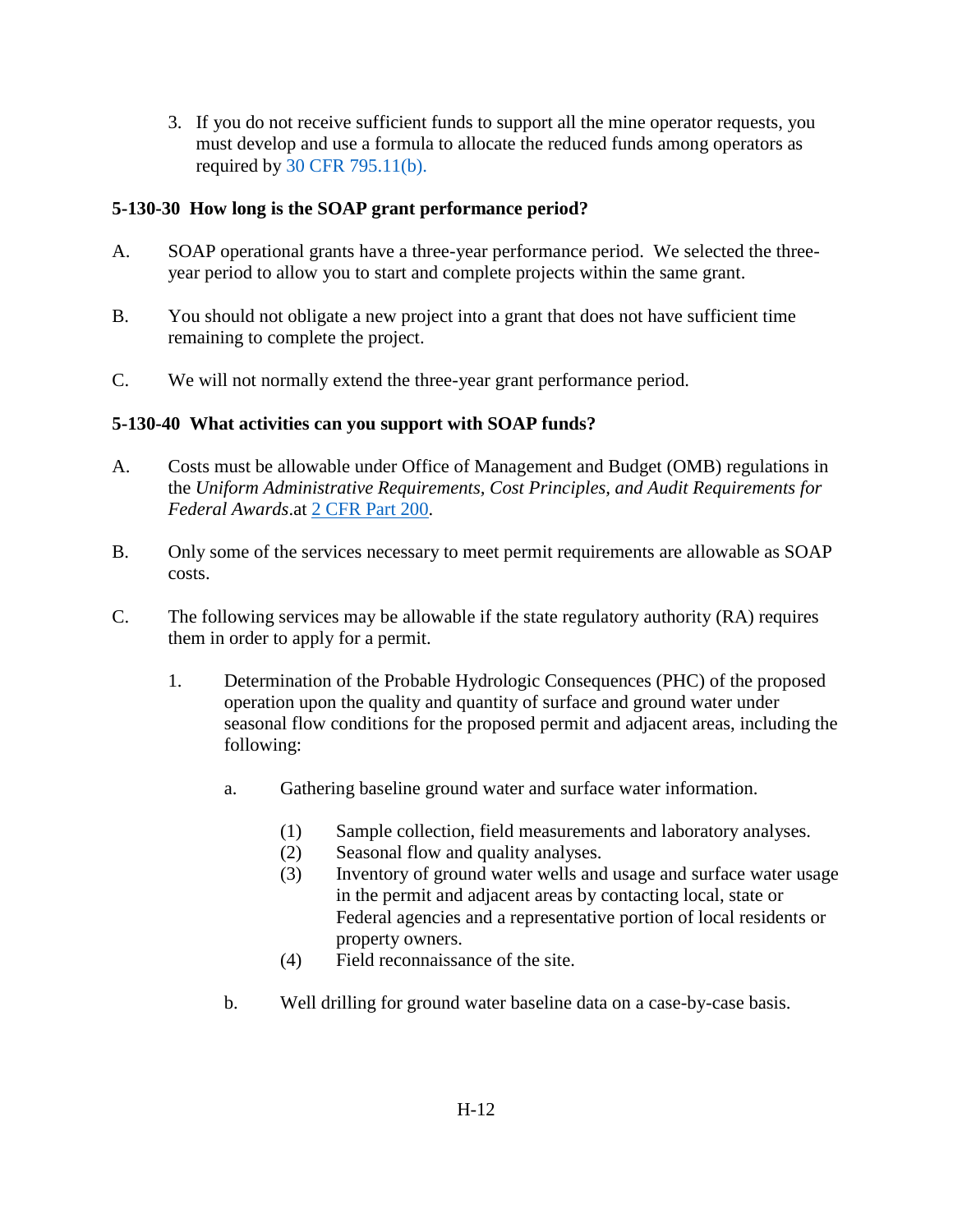- c. Engineering analyses and designs necessary to determine the PHC, including those for sediment ponds and diversion ditches, when approved by our awarding office.
- d. Supplemental information if PHC indicates adverse impact to hydrologic balance on or off the proposed site or the presence of acid-forming or toxic-forming material that may result in contamination of surface or ground water supplies.
- 2. Preparation of impact estimates regarding the quality and quantity of surface and ground water under seasonal conditions using best professional judgment as accepted by the RA to prepare the following findings:
	- a. Whether adverse impacts may occur to the hydrologic balance.
	- b. Whether acid-forming or toxic-forming materials are present that could result in the contamination of surface or ground water supplies.
	- c. Whether the proposed operation may result in contamination, diminution or interruption of an underground or surface source of water in the proposed permit or adjacent area that is used for domestic, agricultural, industrial or other legitimate purpose. If findings indicate these outcomes are possible, then additional information on water availability and alternate water sources for existing pre-mining and approved post-mining land uses may be collected.
	- d. Impact of the proposed operation on the following:
		- (1) Sediment yield from the disturbed area.
		- (2) Acidity, total suspended and dissolved solids and other important water quality parameters of a local impact.
		- (3) Flooding or stream flow alteration.
		- (4) Ground water and surface water availability.
		- (5) Other characteristics as required by you as the RA.
- 3. Statement of results of test borings or core samplings for overburden geology.
	- a. Geologic description of permit and adjacent area, including the areal and structural geology and other parameters which influence reclamation, and the occurrence, availability, movement, quantity and quality of potentially impacted surface and ground waters. This information shall be based on:
		- (1) Cross sections, maps and plans, as described in item c below.
		- (2) Geologic literature and practices.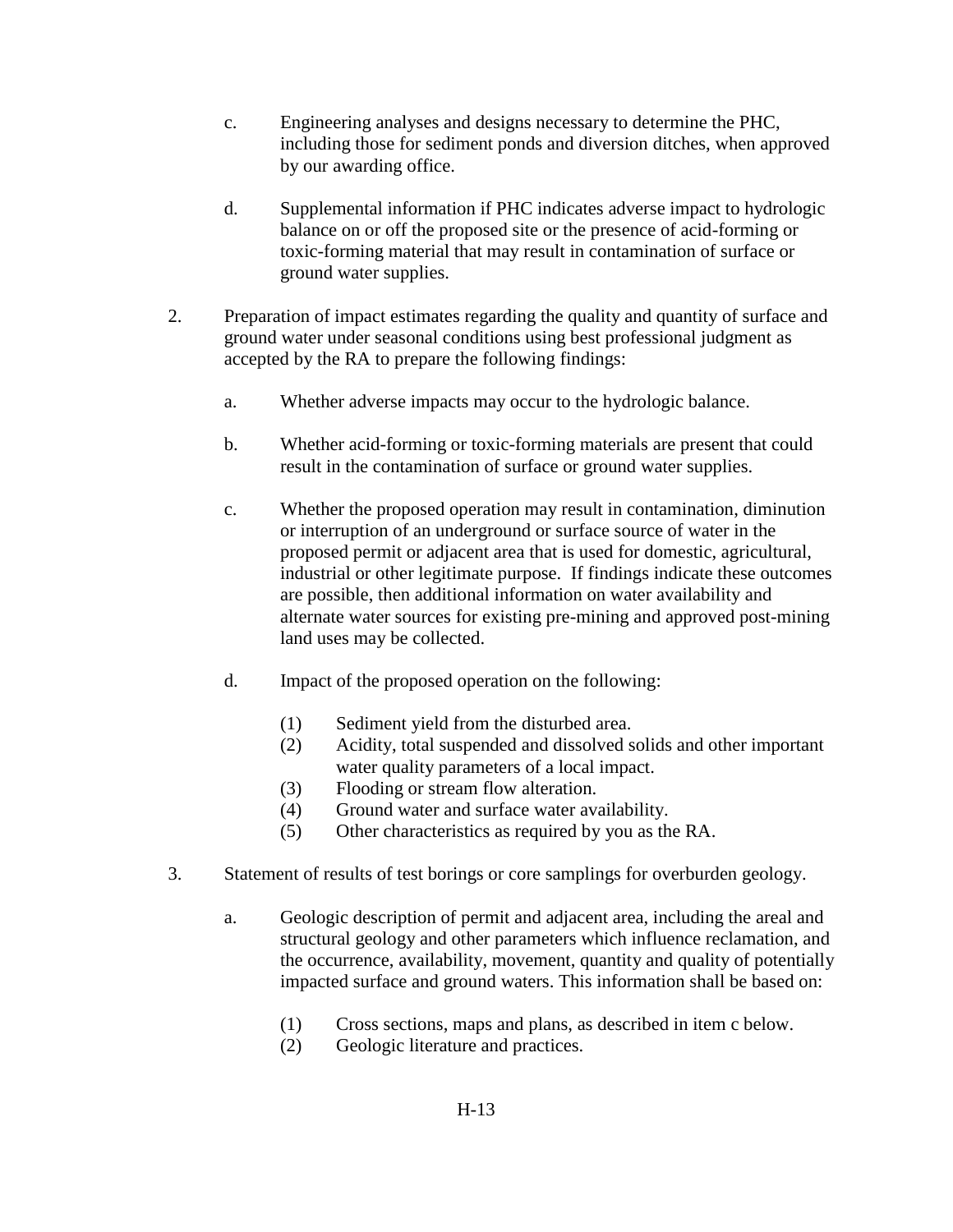- (3) Information described in items b(2) and c below and any additional information required by you to protect the hydrologic balance or meet the performance standards.
- b. Overburden drilling, sample collection and laboratory analyses from the permit area including either the stratum immediately below the lowest coal seam to be mined or any aquifer below that seam which may be adversely impacted by mining in order to prepare:
	- (1) Logs showing lithologic characteristics including physical properties and thickness of each stratum, and location of ground water.
	- (2) Chemical analyses identifying those strata that may contain acid or toxic-forming and alkalinity-producing materials to determine their content, if found necessary by the RA.
	- (3) Chemical analyses of the coal seam for acid or toxic-forming materials including total sulfur and pyritic sulfur, if found necessary by the RA.

The RA may waive all or part of the sampling requirements based on the availability of equivalent information in a satisfactory form.

- c. Development of cross sections, maps, and plans showing
	- (1) Location and elevation of test borings.
	- (2) Locations and elevations of monitoring stations for baseline ground and surface water data, fish and wildlife and, if required, air quality data.
	- (3) Nature, depth and thickness of any coal seams to be mined, each stratum of the overburden, and the stratum immediately below the lowest coal seam to be mined.
	- (4) All crop lines and strike and dip of coal to be mined within the permit area.
	- (5) Location and extent of known workings of active, inactive or abandoned underground mines in the permit and adjacent area including mine openings to the surface.
	- (6) Location and extent of subsurface water, if encountered, within proposed permit or adjacent area.
	- (7) Location of surface water bodies such as streams, lakes, ponds, springs, constructed or natural drains and irrigation ditches in the proposed permit and adjacent areas.
	- (8) Location and extent of existing or previously surface-mined areas within the proposed permit area.
	- (9) Location and dimensions of existing areas of spoil, waste, and noncoal waste disposal, dams, embankments, other impoundments and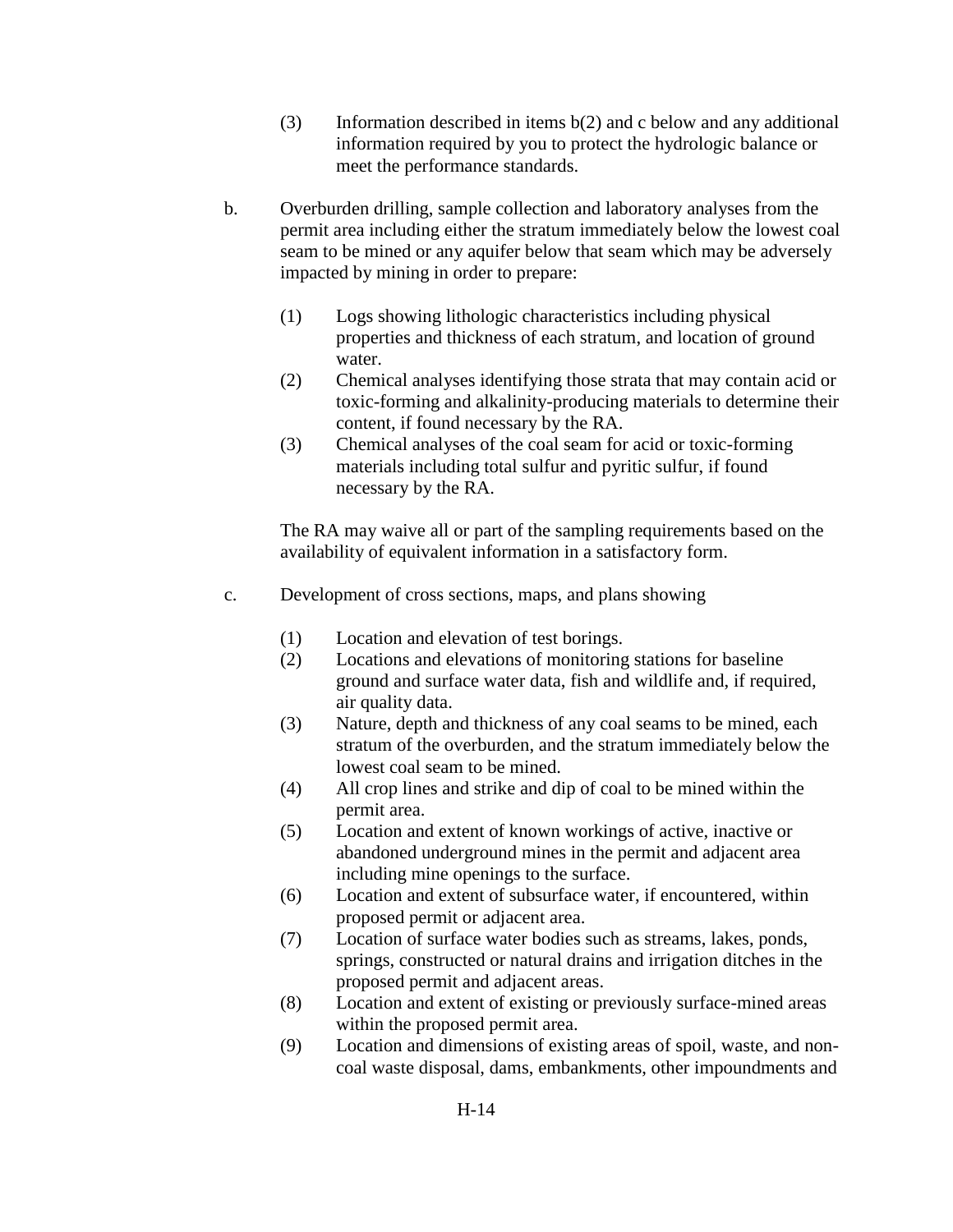water treatment and air pollution control facilities within the proposed permit area.

(10) Location and depth, if available, of gas and oil wells in the proposed permit area and water wells in the permit and adjacent area.

These maps, plans and cross sections are developed from information already collected under other allowable SOAP services, information provided with the SOAP application, and information collected by the operator to meet regulatory provisions not covered by SOAP. SOAP pays only for the preparation of the maps and cross sections; it does not pay to collect this information except under other allowable SOAP services as discussed above.

- 4. Collection of archeological and historic information and preparation of related plans sufficient to describe and identify the following:
	- a. The nature of cultural, historic and archeological resources listed or eligible for listing on the National Register of Historic Places and known archeological sites within the proposed permit and adjacent area.
	- b. Important historic and archeological resources that may be eligible for listing in the National Register by collecting additional information, conducting field investigations or other appropriate analyses as required by the RA.
	- c. Publicly owned parks or any place listed on the National Register that may be adversely impacted. This action may include a plan describing the measures to be used to prevent adverse impacts and minimize adverse impacts where there are valid existing rights or where joint agency approval is required under the coordination provisions of [30 CFR](http://www.ecfr.gov/cgi-bin/text-idx?SID=3bd3b173eeb54685d68c235a8396c7b0&node=se30.3.761_112&rgn=div8)  [761.12\(f\).](http://www.ecfr.gov/cgi-bin/text-idx?SID=3bd3b173eeb54685d68c235a8396c7b0&node=se30.3.761_112&rgn=div8)
- 5. Pre-blast surveys at the written request of a resident or owner of a dwelling or structure located within 1/2 mile of any part of the permit area.
- 6. Collection of site-specific fish and wildlife information when such information is necessary to address the respective species or habitats, and the permit or adjacent area is likely to include:
	- a. Listed or proposed endangered or threatened species of plants or animals or their critical habitats protected under the Endangered Species Act of 1973, as amended, or similar state statutes.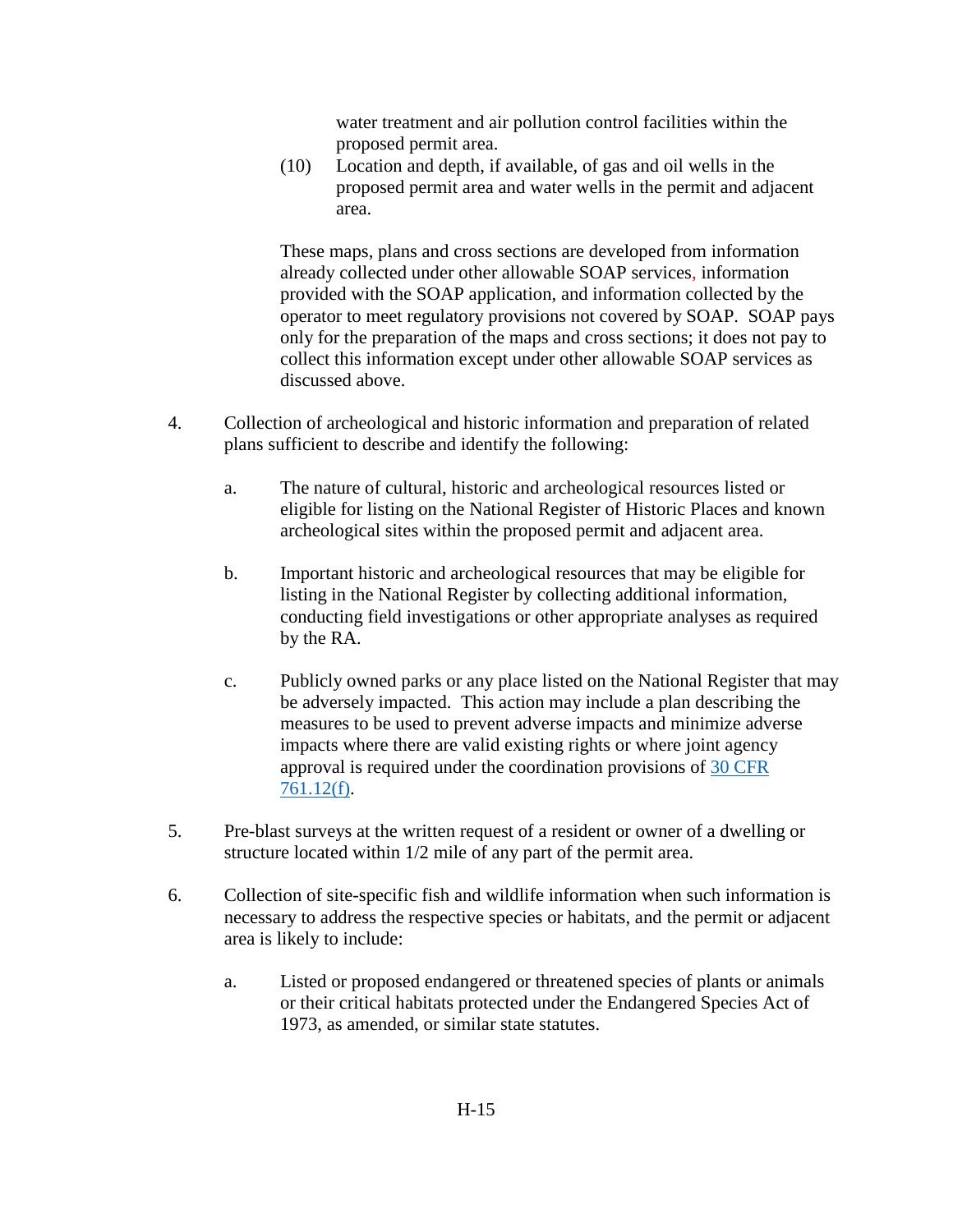- b. Habitats of unusually high value for fish and wildlife such as important streams, wetlands, riparian areas, cliffs supporting raptors, areas offering special shelter or protection, migration routes, or reproduction or wintering areas.
- c. Other species or habitats identified through agency consultation as requiring special protection under State or Federal law.
- 7. Preparation of protection and enhancement plans for fish and wildlife habitat, including plans to minimize disturbances and adverse impacts. Plans must comply with the Endangered Species Act and should include protective or enhancement measures used during active mining and reclamation.
- 8. Information and plans for any other environmental value required by the RA.

## <span id="page-5-0"></span>**5-130-50 What limitations are placed on administrative costs?**

- A. Allowable SOAP administration costs are funded in the regulatory Administration and Enforcement (A&E) grant, except as noted below.
- B. Administrative costs (personnel, travel, supplies, notifications, and indirect costs) charged to the SOAP grant are strictly limited. You may only charge the costs for training and outreach as defined in this section. You must not exceed the maximum spending limits for training and outreach explained below. You must also meet each of the following three conditions:
	- 1. Costs must be necessary and reasonable to meet the objectives of SMCRA.
	- 2. You must specifically identify the costs in your grant application.
	- 3. You must document personnel costs with records of specific training, or outreach events. You may not charge them based on a budget estimate or proration.
- C. Training includes services that teach qualified small coal operators how to prepare permit applications and how to comply with the SMCRA regulatory program.
- D. Outreach includes activities to ensure that qualified small coal operators are aware of the assistance available to them from SOAP.
- E. Costs for training and outreach in a SOAP operational grant must be incidental to project costs. We limit training and outreach costs to 1% of the total estimated project costs in the grant application or \$2,000, whichever is greater. Supplies, such as educational pamphlets, brochures, posters, etc., may not exceed 5% of the costs allowed for training and outreach. The following examples illustrate these limits.

Example 1: If you have total project costs of \$500,000, your training and outreach costs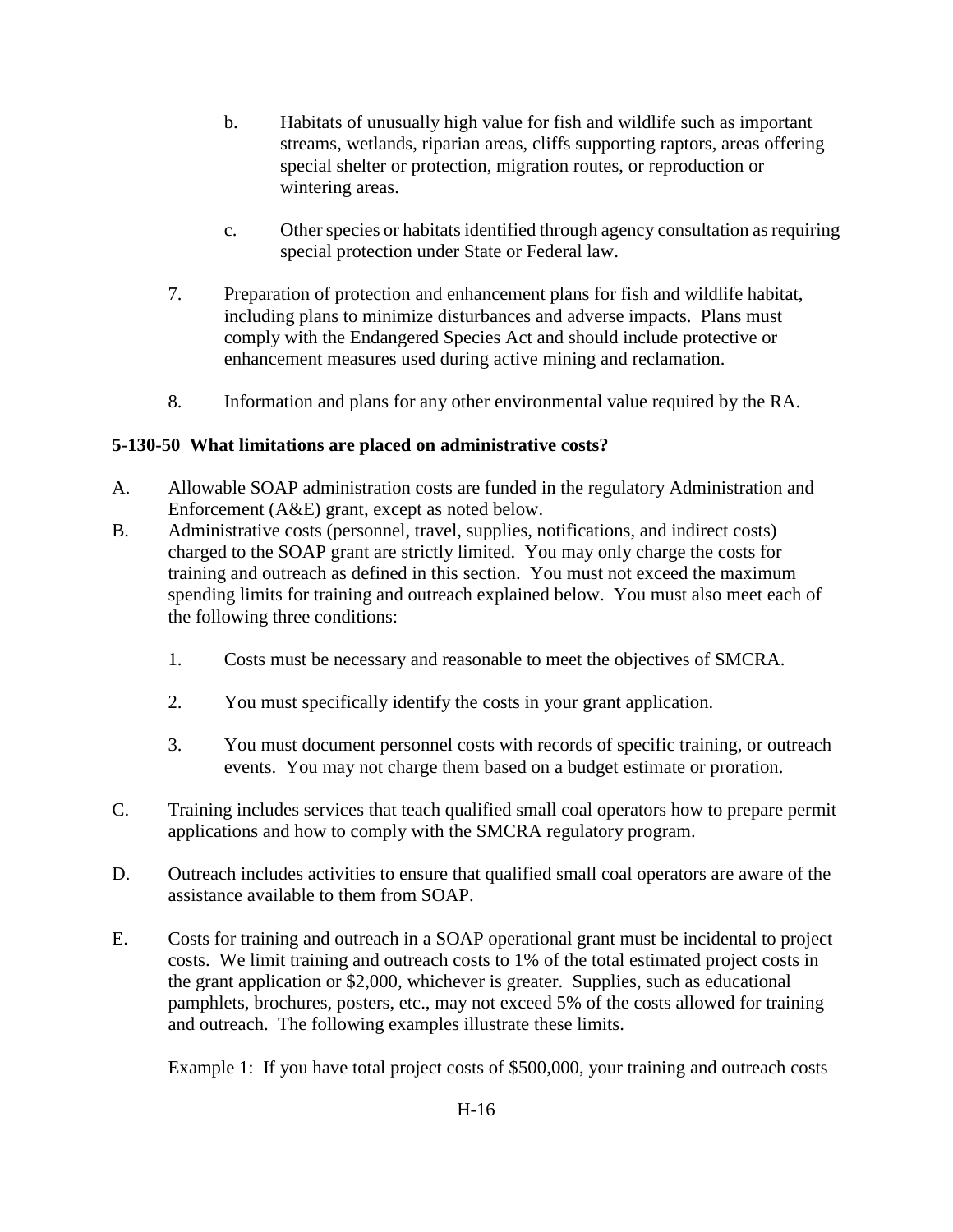cannot exceed \$5,000, bringing the total grant to \$505,000. Supplies cannot exceed \$250 of the \$5,000 total for training and outreach.

Example 2: If you have total project costs of \$100,000, training and outreach cannot exceed \$2,000, bringing the total grant to \$102,000. Supplies cannot exceed \$100 of the \$2,000 total for training and outreach.

F. Additional technical services specified by state law or regulation and in accord with 30 CFR 795 are allowed.

### <span id="page-6-0"></span>**5-130-60 What costs are unallowable with SOAP funds?**

Federal funds appropriated for SOAP, as mandated by the narrow statutory authorization in SMCRA, are linked precisely to baseline information and reports needed to satisfy hydrologic and geologic permitting requirements for an approval of a permit application by that state RA. The following costs are unallowable under the SOAP operational grant.

- A. You may not charge expenses you incur to administer SOAP, except certain training, and outreach activities as described above. You must fund SOAP administrative costs out of your regulatory A&E grant.
- B. You may not charge costs of exploratory test drilling, core drilling or observation well drilling to define the extent of coal or for sampling overburden materials.
- C. You may not charge costs of collecting data from local or regional sites before you receive applications for assistance.
- D. You may not charge Interest penalties associated with late payments for contractual work with laboratories.

### <span id="page-6-1"></span>**5-130-70 How long are you responsible to seek reimbursement from SOAP recipients who are no longer qualified for assistance?**

Operators may become ineligible for SOAP funds after you provide assistance if they subsequently exceed the SOAP tonnage limit for small operators. They may also become ineligible if they fail to apply for a permit within one year, or if they fail to mine after obtaining a permit. You must recover Federal funds which you spent for operators who are no longer qualified to receive SOAP assistance. Your liability period for recovering these funds is the term of the surface mining permit for which you provided assistance, or five years after you issued the permit, whichever is less.

### <span id="page-6-2"></span>**5-130-80 How do you process reimbursed SOAP funds?**

Reimbursements are funds you previously expended from a SOAP operational grant which you recover. You must identify and collect funds previously expended for an operator if the operator